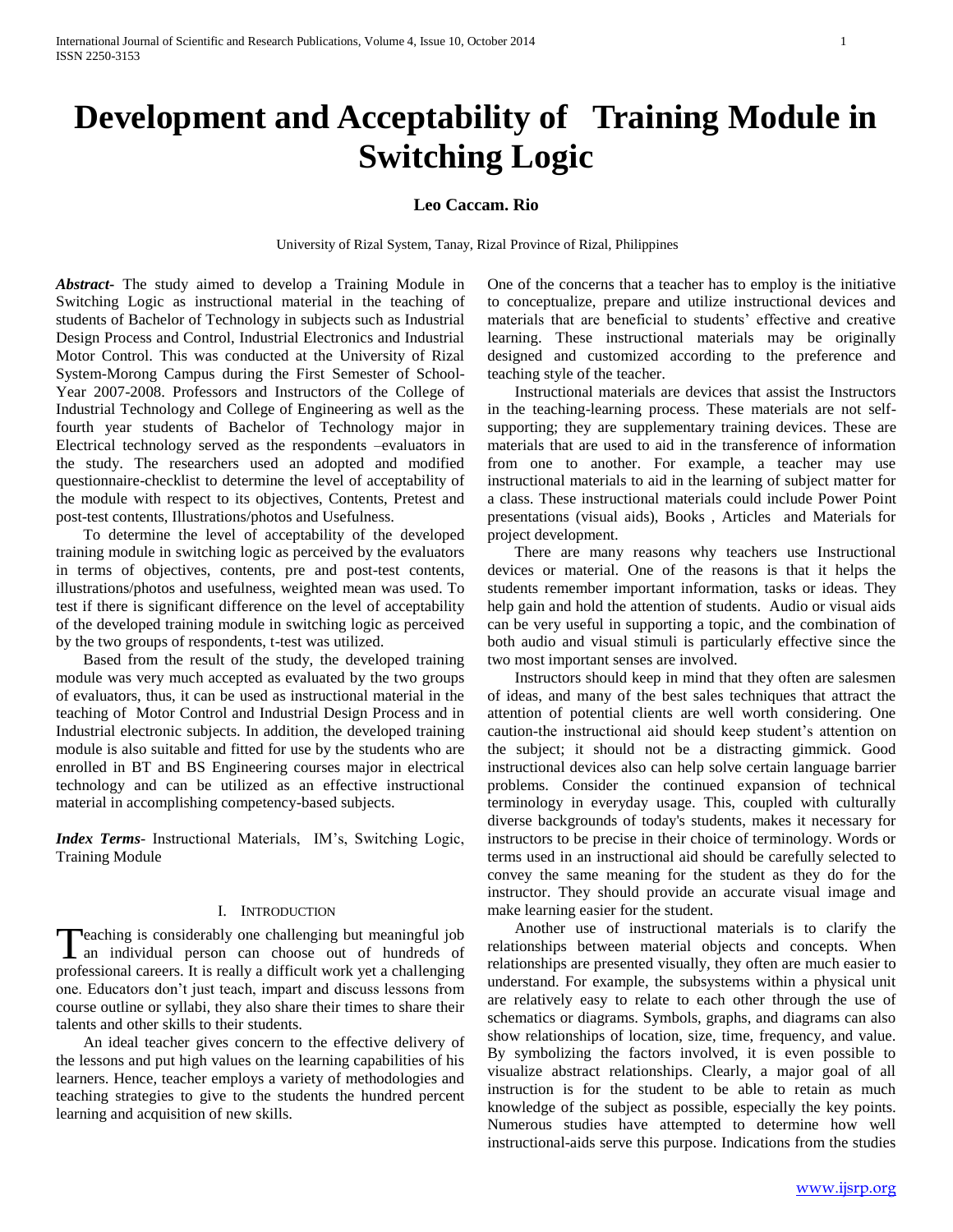vary greatly-from modest results, which show a low percent increase in retention, to more optimistic results in which retention is increased by high percentage level.

 Instructional-aids should also be reviewed to determine whether their use is feasible in the training environment and whether they are appropriate for the students' use. In practice, the choice of instructional-aids depends on several factors. Availability, feasibility, or cost may impose realistic limitations. The number of students in a class and the existing facilities are other considerations. In some school situations, the designers of the curriculum determine the use of instructional aids. In this case, the instructor may have little control over their use. On the other hand, an independent facilitator of learning may have considerable latitude, but limited resources. Often, teachers improvise and adapt to the existing circumstances in order to incorporate quality instructional-aids.

 The researcher believes that developing an instructional or training material is worth pursuing as these are truly beneficial particularly among students of Bachelor of Technology, who, in spite of the unavailability of the Programmable Logic Control [PLC] still wish to be knowledgeable and adept in the design and programming of circuit controls. This was the inspiration that urged the researchers in the conduct of this study.

 As educator, the researcher also believed that the development of a training module in switching logic will help students realize the importance of the subject relative to technology management. Also, with the use of the training module, the students will be able to direct and focus their learning towards a comprehensive and scholarly understanding and practice of their skills in the subject as prescribed by the BT program especially in the conduct of industrial design process and control subject.

 The study was anchored on "Instructional Conceptualism by Bruner. Bruner believes that mental processes such as perception, concept attainment and reasoning depends upon an imaginative process of construction. He points out that in order to present a lesson teacher should give a concrete visual presentation to motivate the eagerness of the pupil to learn.

Bruner's theory points out four significant concerns applicable to learning situation which is acquisition of the basic relationship in the structure of a subject matter, Readiness, Development of the Independent Learner and Motivation.

 The theory of Bruner was related to the present study since the study was primed with the development of an instructional material.

#### II. OBJECTIVES

 The main purpose of this study is to develop a training module in switching logic and test its acceptability using an adopted and modified questionnaire-checklist.

Specifically, it aimed to:

1. Design and write a training module in switching logic.

2. Determine the level of acceptability of the developed training module in terms of:

2.1 Objectives;

2.2 Contents;

2.3 Pre-test and Post-Test;

## 2.4 Photos/illustrations; and

2.5 Usefulness.

 3. Determine the significant difference on the evaluation made by the two groups of respondents-evaluators with respect to the acceptability of the developed training module in switching logic in terms of Objectives, Contents, Pre-test & Posttest, Photos/Illustrations and Usefulness.

## III. REVIEW OF RELATED STUDIES AND LITERATURE

 Instructional materials are used by teachers to facilitate effective teaching and better quality of learning among students. Instructional materials are created to suit the different ways that students learn. While some students learn and retain information that are fed to them through a lecture, others learn better by reading. Other students however absorb information with the aid of visual cues in addition to the lecture and reading. The use of different instructional materials assures and provides the student with different learning aids to maximize learning and retain the information given to them. (Bone. n.d.)

 Along this context, Lardizabal et.al stated that the effectiveness of testing process can be increased greatly through the use of instructional materials. In connection to this, learning is made easy through the utilization of a variety of instructional materials, hence, students are more likely to learn as they are motivated to acquire knowledge and skills.

 This really calls for the teachers to employ varied methodologies in presenting their lessons for their students to attain the set objectives out of the lessons and to satisfy the needs of the students to acquire knowledge and skills in order to improve and grow in their chosen career.

 As mentioned by Hughes, modular instruction is a unique kind of individualized instruction which provides the basis for close interaction between the learners and subject matter. He further stressed the modernization of the teaching process using a module suited to every student who is given a chance to advance at his own rate<sup>i</sup>.

 Laron stated that a variety of instructional materials has been proven to produce more effective and efficient learning.

 According to Flores, instructional materials in the classroom are most effective tools to catch up the interest and understanding of the students and help teachers to teach better.

 Victorio, et. al. said that teaching aid device is a faithful companion of a teacher in lessons because it enables the teacher to discuss the lesson more accurately and it gives the student a better insight on the content of the lesson.

 Brenda Corpuz believed that the use of different types of graphics in teaching learning process promotes better retention of learning.

 The guideline in the use of instructional materials emphasizes that they should be based on the fundamental concepts and principles involved in the specific subject or course that is taught. The purpose of this is to align the students understanding of the topic with current knowledge. It also teaches them to control and monitor their thought processes to facilitate learning. (Van Hooser, 2010) The method of instruction also determines the choices of instructional materials. The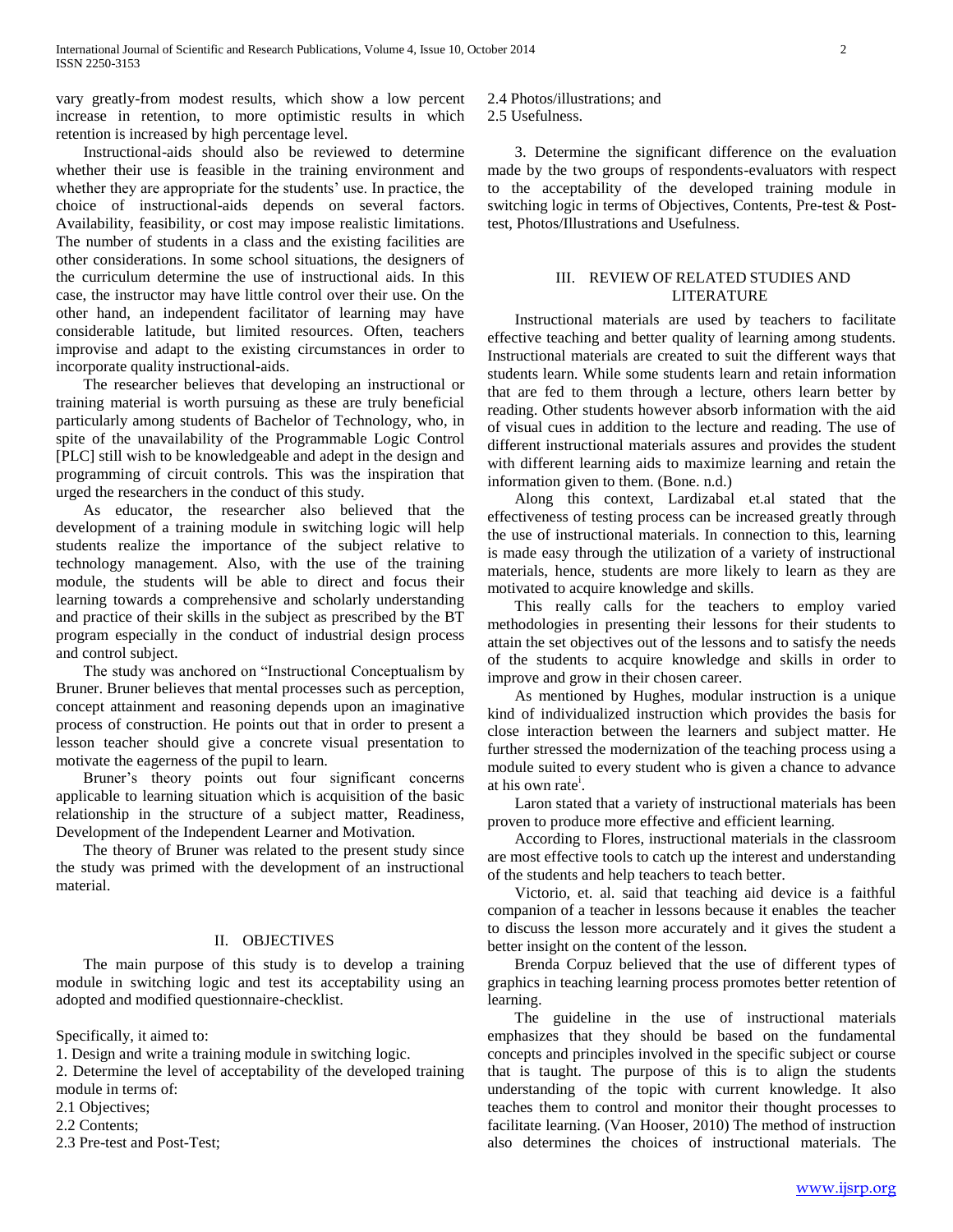teaching methods can be divided into mass instruction techniques, individualized learning techniques, and group learning techniques. For mass instruction, audiovisual and instructional materials are used, worksheets, hand-outs and visual aids. They are illustrative and supplementary material to increase motivation or to integrate the lesson. In individualized learning, the material is the vehicle where instruction takes place. This material should be designed and created with utmost care as it facilitates exercises or used for diagnostic purposes. Group learning on the other hand, requires no specialized instructional learning because the emphasis on this avenue of learning is on the approach and technique. Nevertheless, booklets, worksheets and briefing materials are used. Like individualized learning they should be designed carefully to make sure that the learning exercise runs smoothly. (Ellington, 1987)

 There are seven types of instructional materials: printed and duplicated materials, non-projected display materials, stillprojected display materials, audio-materials, link-audio and still video materials, cine and video materials and computer-mediated materials. Printed and duplicated materials consist of hand-outs, assignment sheets, individualized learning materials, and resource materials for group exercises. Non-projected display materials are chalkboard displays, marker board displays, feltboard displays, flipcharts, hook and loop, magnetic board, wallcharts, charts, posters, photographic prints, mobiles (3D objects hung on the roof), 3D models, dioramas, and realia. Stillprojected display materials are overhead projectors, slide shows, film strips, microforms. Audio materials are radio, gramophones, and audiotapes. Link audio and still video materials include tape slide programs, tape-photograph programs, film strips with sounds, radio-vision programs, tape-text, tape-model and tape realia. Cine and video materials are cine films, loop-films, tapefilms, television broadcasts, videotape recordings, video-disk recordings. Computer-mediated materials are number crunching and data processing package, substitute tutor packages, data base systems, computer-managed learning systems, and interactive video systems. (Ellington, 1987)

 The method of teaching and student learning styles determine the type of instructional materials used. Further, the use of different instructional materials designed within the 5E model is most effective in enhancing student learning. The 5E instructional model is based on the constructivist approach to learning. This model approaches learning by constructing new knowledge and skills by building on prior knowledge and experience. The 5E model follows five stages: engage, explore, explain, elaborate, evaluate. Studies have shown that there is a high statistical link between the use of the 5E model and high achievement of students. (Van Hooser, 2010) The use of the 5E model is associated with high test scores and positive attitudes and feelings among first graders towards science. (Edey and Gomez, n.d.)

#### IV. MATERIALS AND METHOD

 This study focused on the development of training module in switching logic as an instructional material. This was conducted during school year 2007-2008. The respondents of the study were the selected Bachelor of Technology electrical professors/instructors and selected fourth year Bachelor of Technology students major in Electrical Technology of the College of Industrial Technology and College of Engineering of University of Rizal System- Morong Campus.

## *Development of Training Module in Switching Logic*

 The instructional material entitled Training Module in Switching Logic was developed following the systematic procedures to make it appropriate to the learning capabilities of the students who are enrolled in advanced major subject Industrial Design Process and Control. Procedural steps were considered and followed in its development.

Main topics in Industrial Design Process and Control such as types of switches, gates such as AND , OR, NAND and NOR were chosen for reasons that these topics are vital in all circuit designing for industrial electrical controls that BT-electrical students need to learn.

 Validation of the developed instructional material was conducted. The developed material was shown to experts in the field of English, Technology, Electricity and Electronics and Drawing for content validation. Suggestions and recommendations from experts were accepted and incorporated, thus, an improved and validated module was printed.

 With this in mind, the researchers administered an adopted and modified questionnaire-checklist to selected respondents to test the acceptability of the output to find out whether such instructional material can help in the training/ learning process and can be used by the BT electrical technology students.

 To determine the level of acceptability of the developed training module in switching logic as perceived by the respondents in terms of objectives, contents, pre and post-test contents, illustrations/photos and usefulness, weighted mean was used. To test if there is significant difference on the level of acceptability of the developed training module in switching logic as perceived by the two groups of respondent-evaluators, t-test was used.

## V. RESULTS AND DISCUSSION

 This part presents the analysis and interpretation of data with regards to the acceptability of the developed Training Module in Switching Logic.

 Level of Acceptability of the Developed Training Module in Switching Logic with Respect to Objectives.

 Table 1 presents the computed weighted mean on the level of acceptability of the developed instructional material as perceived by two groups of respondents with respect to objectives.

 The expert-respondents perceived that the "Objectives" set for the training modules as very much accepted as it earned an average mean of 4.83.

As for the  $4<sup>th</sup>$  year BT students, they find the "Objectives" as very much acceptable too as indicated by the average mean of 4.59.

 Over-all, the "Objectives" designed for the training module is found very much acceptable as it gained an average mean of 4.71

The findings describe that both groups of the respondents accepted the "Objectives" of the developed training module in switching logic very much.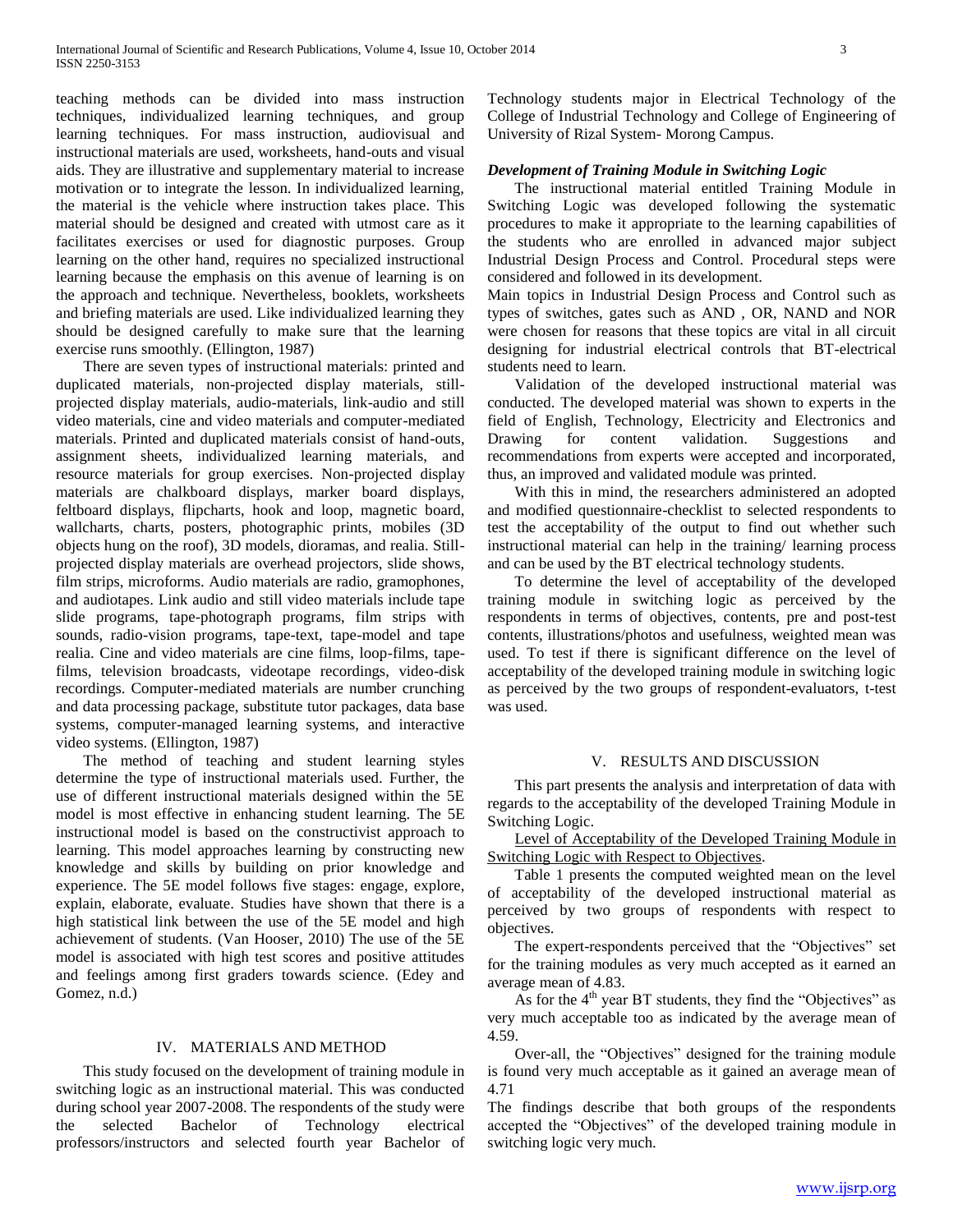This implies that the objectives of the developed instructional material in teaching of industrial design process and control subject are simple and very attainable.

| <b>Objectives</b>                                                          | <b>Experts</b> |                          |              | $4th$ yr. BT students    | <b>Overall</b>       |                          |
|----------------------------------------------------------------------------|----------------|--------------------------|--------------|--------------------------|----------------------|--------------------------|
| The<br>in<br>objectives<br>the<br>stated<br><b>Instructional Materials</b> | Mean           | VI                       | Mean         | VI                       | Mean                 | VI                       |
| are clear<br>2.<br>are attainable<br>3.<br>are based on the learning       | 4.74<br>4.87   | <b>VMA</b><br><b>VMA</b> | 4.66<br>4.56 | <b>VMA</b><br><b>VMA</b> | 4.70<br>4.72<br>4.65 | <b>VMA</b><br><b>VMA</b> |
| abilities of the students                                                  | 4.80           | <b>VMA</b>               | 4.50         | <b>VMA</b>               | 4.81<br>4.68         | <b>VMA</b>               |
| are time bounded<br>$\mathbf{4}$ .                                         | 4.97           | <b>VMA</b>               | 4.64         | <b>VMA</b>               |                      | <b>VMA</b>               |
| .5.<br>are measurable                                                      | 4.77           | <b>VMA</b>               | 4.59         | <b>VMA</b>               |                      | <b>VMA</b>               |
| Average                                                                    | 4.83           | <b>VMA</b>               | 4.59         | <b>VMA</b>               | 4.71                 | <b>VMA</b>               |

**Table 1** Computed Weighted Mean on the Acceptability of the Developed Training Module in Switching Logic with Respect to Objectives

 Level of Acceptability of the Developed Instructional Training Module in Switching Logic with Respect to Contents.

 Table 2 presents the computed weighted mean on the level of acceptability of the developed Training Module in Switching Logic as perceived by two groups of respondents with respect to contents.

 The average weighted mean obtained from the teacherrespondents is 4.67 and is verbally interpreted as "very much accepted". Item number 1 which is "based on the prescribed/expected learning competency got the highest rank and has a weighted mean of 4.75 and verbally interpreted as "very much accepted. Next in rank are items number 2 which is "arranged logically " and 4 which is "presented with specific instruction", both has a verbal interpretation of "very much accepted". Third in rank is item number 3 and 5 "appropriate and relevant" and "are congruent to the objectives of the lesson" with

weighted mean of 4.63 and verbally interpreted as "very much accepted".

 The table also shows the average weighted mean obtained from the  $4<sup>th</sup>$  yr. BT student-respondents is 4.63 and verbally interpreted as "very much accepted". Item number 1 "based on the prescribed /expected learning competency got a highest rank weighted mean score of 4.72 and verbally interpreted as "very much accepted'. Next is item number 2 which is "arranged logically"", followed by the item number 4 "presented with specific instruction" with obtain the weighted mean of 4.62 and verbally interpreted as "very much accepted". The fourth rank goes to item number 5 "are congruent to the objective of the lesson" which has a weighted mean score of 4.60 and "verbally interpreted as "very much accepted" and the fifth in rank is item number 3 "appropriate and relevant" with a weighted mean of 4.52 and also verbally interpreted as "very much accepted".

| Table 2                                                                                                         |
|-----------------------------------------------------------------------------------------------------------------|
| Computed Weighted Mean on the Acceptability of the Developed Training Module in Switching Logic with Respect to |
| Contents                                                                                                        |

| <b>Contents</b>                                                                                                                                                                                                                 | <b>Experts</b>                       |                                                                    | $\overline{4}^{\text{th}}$<br>BT<br>yr.<br>students |                                                                    | <b>Overall</b>                       |                                                                    |
|---------------------------------------------------------------------------------------------------------------------------------------------------------------------------------------------------------------------------------|--------------------------------------|--------------------------------------------------------------------|-----------------------------------------------------|--------------------------------------------------------------------|--------------------------------------|--------------------------------------------------------------------|
| stated in the<br><b>The</b><br>Instructional<br>content<br>Material                                                                                                                                                             | Mean                                 | VI                                                                 | Mean                                                | VI                                                                 | Mean                                 | VI                                                                 |
| based on the prescribed/expected<br>learning competency.<br>arranged logically.<br>2.<br>appropriate and relevant<br>3.<br>presented with specific instruction<br>4.<br>are congruent to the objectives of<br>5.<br>the lesson. | 4.75<br>4.67<br>4.63<br>4.67<br>4.63 | <b>VMA</b><br><b>VMA</b><br><b>VMA</b><br><b>VMA</b><br><b>VMA</b> | 4.72<br>4.69<br>4.52<br>4.62<br>4.60                | <b>VMA</b><br><b>VMA</b><br><b>VMA</b><br><b>VMA</b><br><b>VMA</b> | 4.74<br>4.68<br>4.58<br>4.65<br>4.62 | <b>VMA</b><br><b>VMA</b><br><b>VMA</b><br><b>VMA</b><br><b>VMA</b> |
| Average                                                                                                                                                                                                                         | 4.67                                 | <b>VMA</b>                                                         | 4.63                                                | <b>VMA</b>                                                         | 4.65                                 | <b>VMA</b>                                                         |

 The findings revealed that both the student-respondents and expert-respondents perceived that the content of the developed training module in switching logic is based on the prescribed /expected learning competency.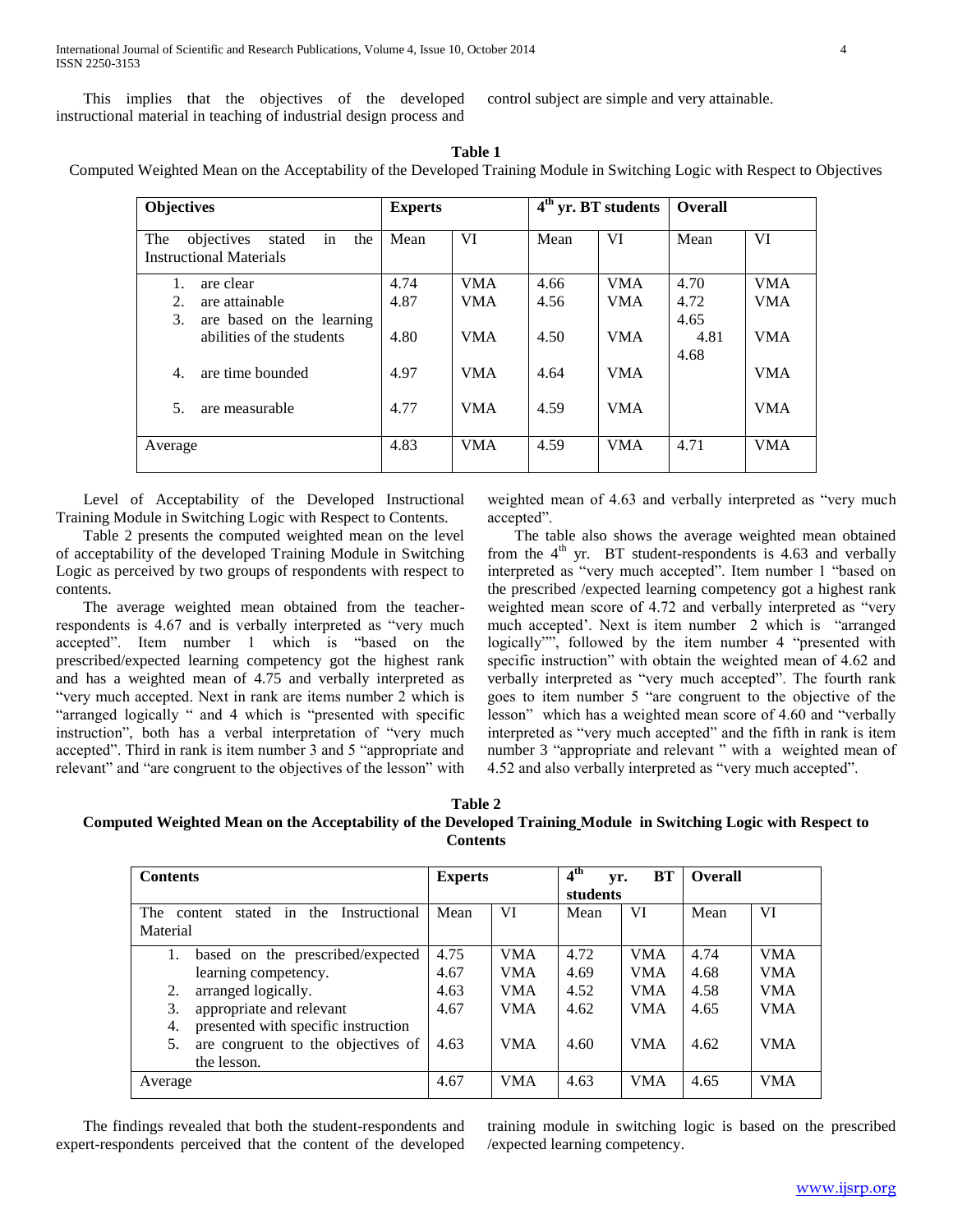This may be due to the fact that both groups of respondents are more focused on the development of the learning competencies. Hence, they accepted the developed training module with respect to contents.

 Level of Acceptability of the Developed Training Module in Switching Logic with Respect to Pre & Post Test.

 Table 3 presents the computed weighted mean on the level of acceptability of the developed training module in switching logic as perceived by the two groups of respondents with respect to pretest and post test.

 The average weighted mean obtained from the expertrespondents is 4.60 and verbally interpreted as "very much accepted". Item number 2 and 5 got the highest weighted mean with a weighted mean of 4.67 and verbally interpreted as "very much accepted". This was followed by item number 3 with weighted mean of 4.63. Third in rank is item number 4 with a weighted mean of 4.53 and verbally interpreted "very much accepted". Least among the 5 items is item number 1 "is simple and easy to understand" which has a weighted mean of 4.50 likewise verbally interpreted as "very much accepted".

 The table also shows that the average weighted mean of 4.69 and verbally interpreted as "very much accepted", item number 1 "is simple and easy to understand" got also the highest rank and weighted mean of 4. 87 and verbally interpreted as "very much accepted", followed by the item number 2 "provides technical term for easy understanding" with obtain weighted mean of 4.79 and verbally interpreted as "very much accepted". The third in rank is the item number 5 "present clear direction" has a weighted mean of 4.67 and verbally interpreted as "very much accepted". The fourth in the rank is item number 4 "provides appropriate font size for easy reading" with weighted mean of 4.57 and verbally interpreted as "very much accepted". Least in the rank is item number 3 with obtained weighted mean of 4.55 and verbally interpreted as "very much accepted".

 The findings revealed that expert- respondents found that the pretest and post test were presented with clear direction. The student-respondents on the other hand viewed the pretest and post test as simple and easy to understand. This could imply that the developed training module in switching logic could be use by the students since it is simple, easy to understand and has a clear direction.

**Table 3**

Computed Weighted Mean on the Acceptability of the Developed Training Module in Switching Logic with Respect to Pretest and Post-Test

| <b>Pre and Post-Test</b>                                               | <b>Experts</b> |            | 4 <sup>th</sup><br><b>BT</b><br>yr.<br>students |            | <b>Overall</b> |            |
|------------------------------------------------------------------------|----------------|------------|-------------------------------------------------|------------|----------------|------------|
| The language and styles stated in the<br><b>Instructional Material</b> | Mean           | VI         | Mean                                            | VI         | Mean           | VI         |
| is simple and easy to understand                                       | 4.50           | VMA        | 4.87                                            | <b>VMA</b> | 4.69           | <b>VMA</b> |
| 2.<br>technical term<br>provides<br>for<br>vocabulary development      | 4.67           | VMA        | 4.79                                            | <b>VMA</b> | 4.73           | <b>VMA</b> |
| are appropriate to the ability of the<br>3.<br>students.               | 4.63           | VMA        | 4.55                                            | <b>VMA</b> | 4.59           | <b>VMA</b> |
| Provides appropriate font size for<br>4.<br>easy reading.              | 4.53           | <b>VMA</b> | 4.57                                            | <b>VMA</b> | 4.55           | <b>VMA</b> |
| present clear directions.<br>5.                                        | 4.67           | VMA        | 4.67                                            | <b>VMA</b> | 4.67           | <b>VMA</b> |
| Average                                                                | 4.60           | VMA        | 4.69                                            | <b>VMA</b> | 4.65           | <b>VMA</b> |

 Level of Acceptability of the Developed Training Module in Switching Logic with Respect to Illustrations/Photos

 Table 4 shows the computed weighted mean on the level of acceptability of the developed training module in switching logic as perceived by two groups of respondents with respect to illustrations/photos.

 As can be gleaned from the table, with respect to illustrations/photos, the average weighted mean obtained from teacher-respondents is 4.87 and verbally interpreted as "very much accepted". Item number 1 " clearly convey the idea or thoughts in the illustrations and photos" and item number 5 "presented with vivid color" was the highest rank since it obtained a weighted mean of 4.98 and verbally interpreted as "very much accepted". While descriptor number 2 "show appropriate schematic symbols for electrical devices and components" is least in the rank as it obtained weighted mean of 4.69 and verbally interpreted as "very much accepted".

 The findings describe that the expert-respondents have very much accepted the developed instructional module since it utilized appropriate illustrations and original pictures.

 This implies that the developed instructional module can motivate the students of BT-electrical in their training on industrial design process and control.

 Level of Acceptability of the Developed Training Module in Switching Logic with Respect to Usefulness

 Table 5 presents the computed weighted mean on the level of acceptability of the developed training module in switching logic as perceived by two groups of respondents with respect to usefulness.

 As gleaned from the table, both expert and studentrespondents perceived that the usefulness of the developed module on real-life task is very much accepted since it obtained a weighted mean of 4.93 and 4.88 respectively. It was followed by item number 5 "creates opportunity for the students to learn and study with independency which has a weighted mean of 4.85 and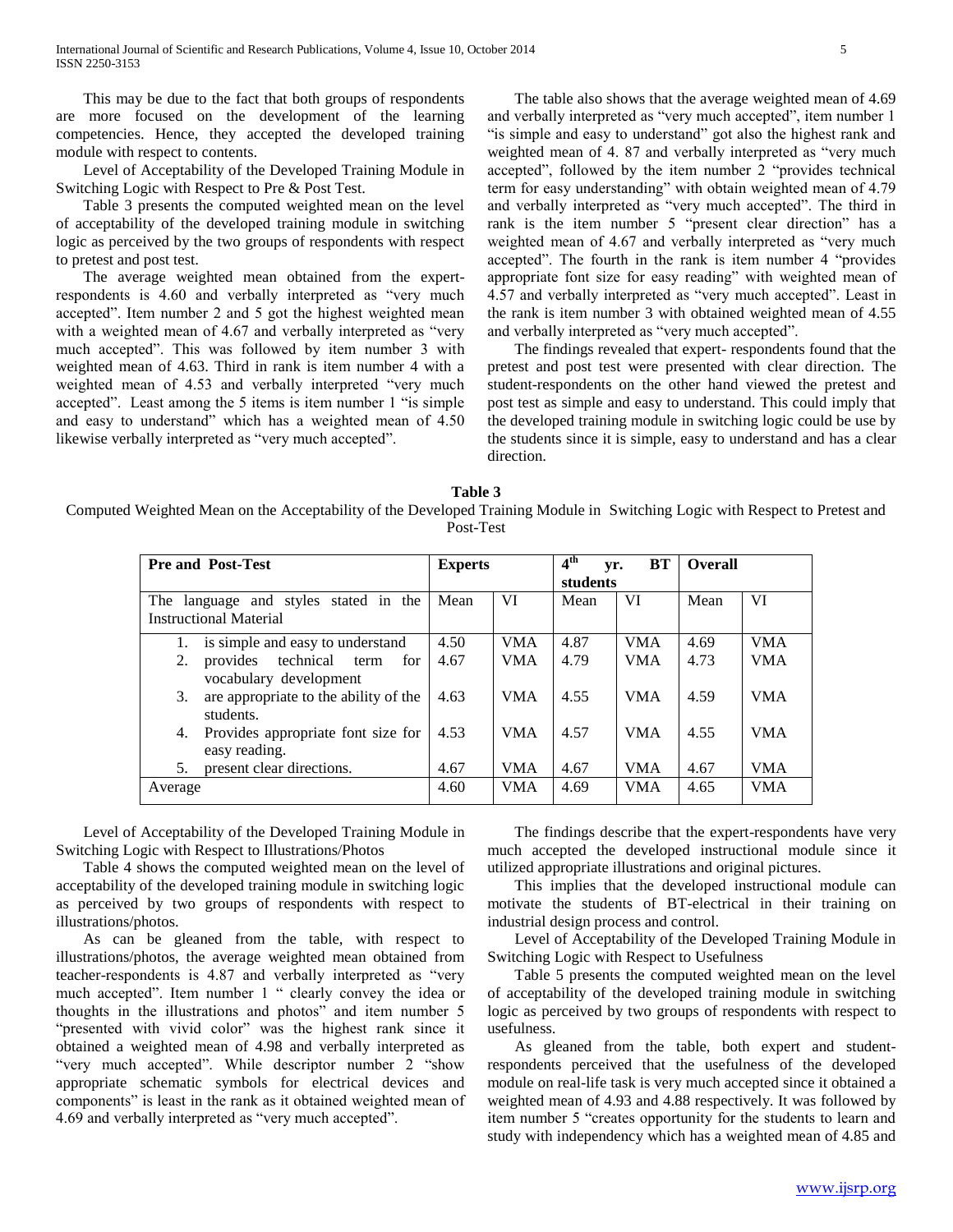verbally interpreted as "very much accepted. Item number is last in rank with obtained weighted mean of 4.55 and verbally interpreted as "very much accepted".

 As depicted from the table, the student respondents perceived that with respect to usefulness the statement "can be used at any particular learning time frame" ranks last with a weighted mean of 4.48 and is verbally interpreted as "very much accepted".

**Table 4**

Computed Weighted Mean on the Acceptability of the Developed Training Module in Switching Logic with Respect to Illustrations/Photos

| <b>Illustrations/Photos</b>                     | <b>Experts</b> |            | 4 <sup>th</sup> | BT<br>vr.  | <b>Overall</b> |            |
|-------------------------------------------------|----------------|------------|-----------------|------------|----------------|------------|
|                                                 |                |            |                 | students   |                |            |
| in<br>the<br>The<br>photos<br>illustrations and | Mean           | VI         | Mean            | VI         | Mean           | VI         |
| <b>Instructional Material</b>                   |                |            |                 |            |                |            |
| clearly convey the idea or thoughts<br>1.       | 4.98           | <b>VMA</b> | 4.39            | <b>VMA</b> | 4.69           | <b>VMA</b> |
| in the illustrations/photos                     |                |            |                 |            |                |            |
| 2.<br>appropriate<br>schematic<br>show          | 4.69           | <b>VMA</b> | 4.58            | <b>VMA</b> | 4.64           | <b>VMA</b> |
| symbols for electrical circuits and             |                |            |                 |            |                |            |
| components                                      | 4.86           | <b>VMA</b> | 4.79            | <b>VMA</b> | 4.83           | <b>VMA</b> |
| 3.<br>appropriate<br>diagrams<br>and<br>use     | 4.84           | <b>VMA</b> | 4.59            | <b>VMA</b> | 4.72           | <b>VMA</b> |
| drawings                                        | 4.98           | <b>VMA</b> | 4.60            | <b>VMA</b> | 4.79           | <b>VMA</b> |
| are originally crafted by the author<br>4.      |                |            |                 |            |                |            |
| 5.<br>are presented with vivid color.           |                |            |                 |            |                |            |
| Average                                         | 4.87           | <b>VMA</b> | 4.59            | <b>VMA</b> | 4.73           | <b>VMA</b> |

 The findings describe that the student-respondents perceived that the developed instructional material provides opportunity for the student to acquire a real-life task which is a pre-requisite to the real job.

 This implies that the developed instructional material can help the learner to study at their own pace and they can learn

with less assistance or supervisions of their professor in industrial design process and control subject. As a whole, average weighted mean of the experts obtained is 4.73 while from the  $4<sup>th</sup>$  yr. BT student-respondents is 4.59 and with the same verbal interpretation of "very much accepted"

**Table 5** Computed Weighted Mean on the Acceptability of the Developed Training Module in Switching Logic with Respect to Usefulness

| <b>Usefulness</b>                            | <b>Experts</b> |            | $4^{\text{th}}$<br>vr. | BT         | <b>Overall</b> |            |
|----------------------------------------------|----------------|------------|------------------------|------------|----------------|------------|
|                                              |                |            | students               |            |                |            |
| The usefulness stated in the Instructional   | Mean           | VI         | Mean                   | VI         | Mean           | VI         |
| Material                                     |                |            |                        |            |                |            |
| provides real-life task applicable to<br>1.  | 4.93           | <b>VMA</b> | 4.88                   | <b>VMA</b> | 4.91           | <b>VMA</b> |
| the students actual work                     |                |            |                        |            |                |            |
| 2.<br>adapts to any size of training groups  | 4.59           | <b>VMA</b> | 4.49                   | <b>VMA</b> | 4.54           | <b>VMA</b> |
| 3.<br>can be used at any particular          |                |            |                        |            |                |            |
| learning time frame.                         | 4.73           | VMA        | 4.48                   | <b>VMA</b> | 4.61           | <b>VMA</b> |
| Is easy to use and is transportable to<br>4. |                |            |                        |            |                |            |
| the place of training                        | 4.55           | VMA        | 4.56                   | <b>VMA</b> | 4.56           | <b>VMA</b> |
| Creates opportunity for the students<br>5.   |                |            |                        |            |                |            |
| with<br>learn<br>and<br>study<br>to          | 4.85           | <b>VMA</b> | 4.54                   | <b>VMA</b> | 4.70           | <b>VMA</b> |
| independency.                                |                |            |                        |            |                |            |
| Average                                      | 4.73           | <b>VMA</b> | 4.59                   | <b>VMA</b> | 4.66           | <b>VMA</b> |

 Composite Table on the Level of Acceptability of the Developed Training Module in Switching Logic.

 Table 6 shows the composite table on the level of acceptability of the Developed Training Module in Switching Logic

 On the level of acceptability of instructional material as perceived by the expert- respondents in terms of objectives, contents, pre and post test, illustrations /photos and usefulness, an overall average mean of 4.66 is obtained and interpreted as "very much accepted".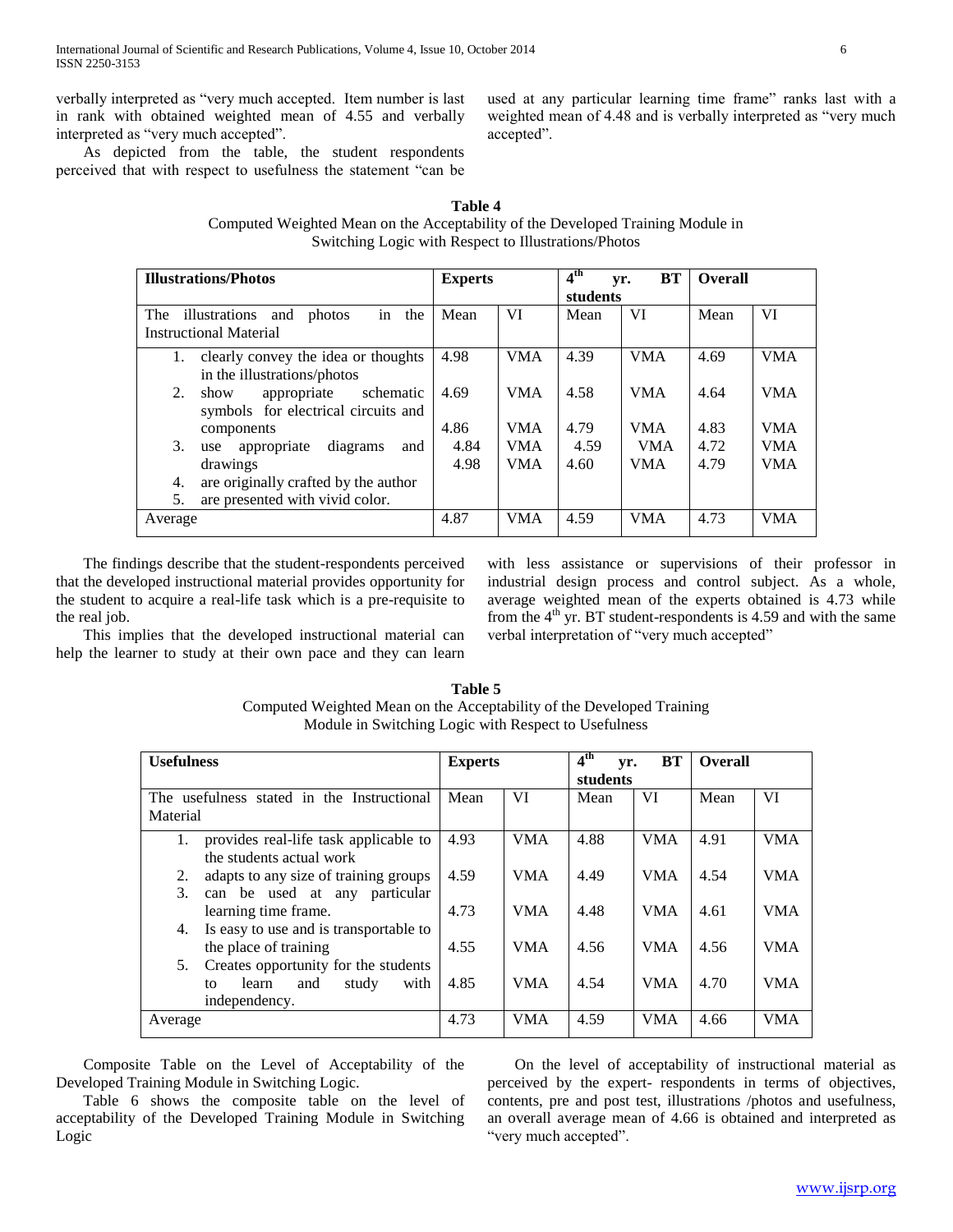On the level of acceptability of the developed Training Module in Switching Logic as perceived by the BT student-Respondents with Respect to Objectives, Contents, Pre and post test, Illustrations /photos and Usefulness, an average mean of 4.59 was obtained with verbal interpretation of very much accepted.

 It can be seen from the table that it was statistically found that the two groups of respondents accepted the developed module very much as revealed by the computed average mean. that there is significant difference in the perception of the two groups of respondents in the developed Training Module in Switching Logic in terms of the variables used in the study namely objectives, contents, pre and post test Illustrations/photos and usefulness.

 The findings imply that the developed instructional material is useful because the respondents evaluated and perceived that the developed material has attainable objectives, appropriate contents, pre test and post test, provide good illustrations and photos which will help BT-electrical students to gain better training-learning scheme.

| Table 6                                                                   |
|---------------------------------------------------------------------------|
| Composite Table on the Computed Weighted Mean of the Respondents Level of |
| Acceptability of the Developed Training Module in Switching Logic         |

| <b>Variable</b>                  | <b>Experts</b> |            |             | $4th$ yr. BT students | <b>Overall</b> |            |
|----------------------------------|----------------|------------|-------------|-----------------------|----------------|------------|
|                                  | <b>MEAN</b>    | VI         | <b>MEAN</b> | VI                    | <b>MEAN</b>    | VI         |
| Objectives                       | 4.83           | <b>VMA</b> | 4.59        | <b>VMA</b>            | 4.71           | <b>VMA</b> |
| 2.<br>Contents                   | 4.67           | <b>VMA</b> | 4.53        | <b>VMA</b>            | 4.65           | <b>VMA</b> |
| Pre & Post Test<br>$\mathcal{F}$ | 4.60           | <b>VMA</b> | 4.69        | <b>VMA</b>            | 4.65           | <b>VMA</b> |
| 4.<br>Illustrations/photos       | 4.87           | <b>VMA</b> | 4.59        | <b>VMA</b>            | 4.73           | <b>VMA</b> |
| <b>Usefulness</b><br>5.          | 4.69           | <b>VMA</b> | 4.47        | <b>VMA</b>            | 4.58           | <b>VMA</b> |
| Average                          | 4.73           | <b>VMA</b> | 4.59        | <b>VMA</b>            | 4.66           | <b>VMA</b> |

 Computed T-test Result on the Significant Difference on the Level of Acceptability of the Developed Training Module in Switching Logic.

 Table 7 presents the computed t-test result on the level of acceptability of the developed instructional material Training Module in Switching Logic.

 As shown on the table, both groups of respondents statistically found out that there is a significant difference in terms of Objectives and Illustration/Photos having probability values of .007 and .042 respectively. The table also shows that there is no significant difference in terms of Contents, Pretest/Post-test and Usefulness with probability values of .129, .308 and.082.

| <b>Table 7</b>                                                                      |  |  |  |  |  |  |  |
|-------------------------------------------------------------------------------------|--|--|--|--|--|--|--|
| Computed T-test Result on the Significant Differences on the Level of Acceptability |  |  |  |  |  |  |  |
| of The Developed Training Module in Switching Logic                                 |  |  |  |  |  |  |  |

|        | <b>VARIABLES</b>            |        | df | Sig. | Ho |    |
|--------|-----------------------------|--------|----|------|----|----|
| Pair 1 | <b>OBJECTIVES</b>           | 5.015  |    | .007 |    |    |
| Pair 2 | <b>CONTENTS</b>             | .907   |    | 129  | FR | NS |
| Pair 3 | PRE-TEST AND POST-TEST      | -1.168 |    | .308 | FR | NS |
| Pair 4 | <b>ILLUSTRATIONS/PHOTOS</b> | 2.951  |    | .042 |    |    |
| Pair 5 | <b>USEFULNESS</b>           | 2.314  |    | .082 | FR | NS |

 It means that the two groups of respondents have different perceptions regarding the acceptability of the instructional material with respect to the variables used in this study.

The findings support the ideas of Bruner's on "Instructional" Conceptualism". Bruner believed that a mental process such as perception and reasoning depends upon an imaginative process of construction. He pointed out that in order to present and discuss lesson, teacher should make use of significant instructional materials to give concrete visual presentation and to motivate the eagerness of the students to learn. This is the reason why the researcher set his purpose to develop an instructional material in Switching Logic for use of the students of Bachelor of Technology major in electrical technology.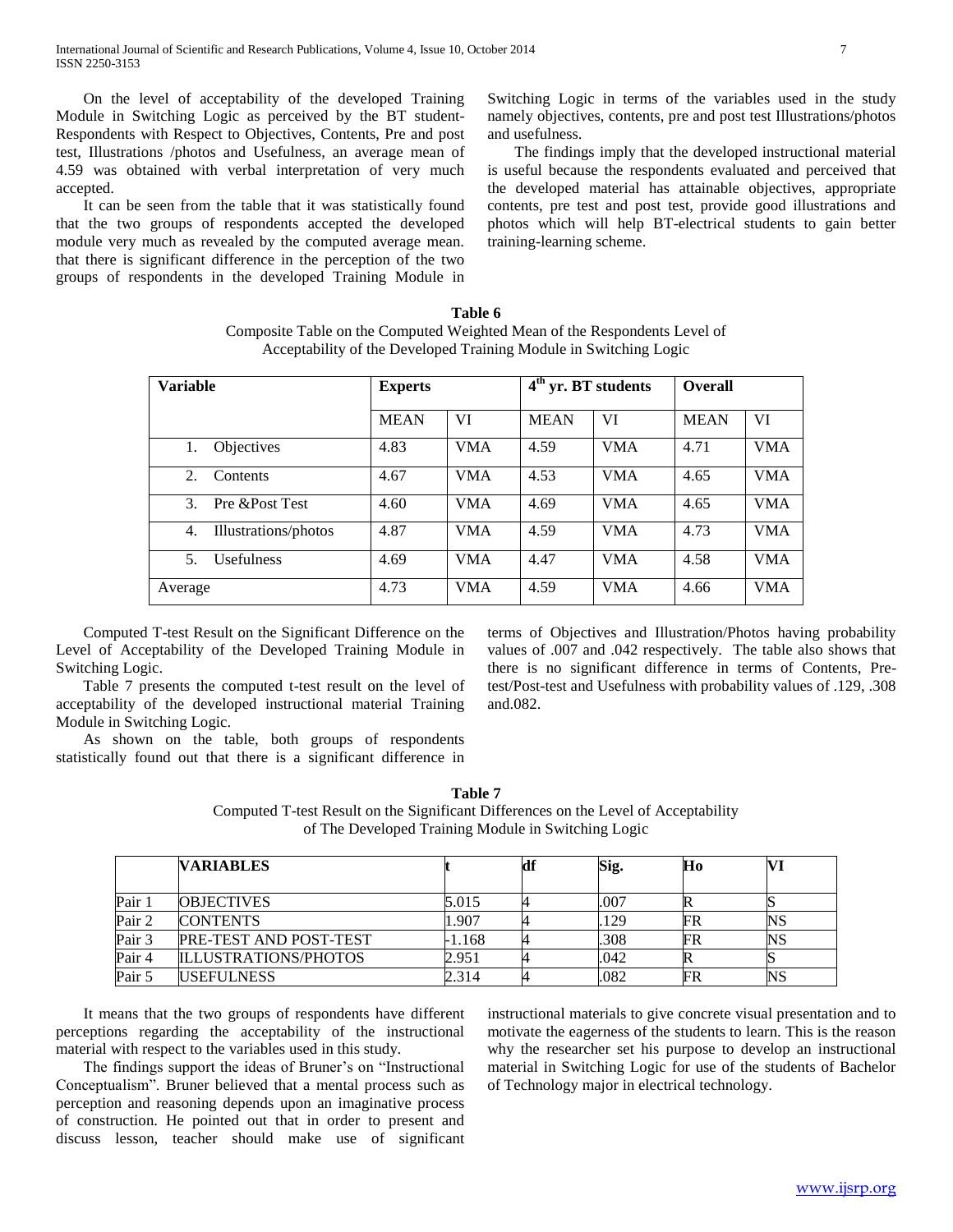## VI. SUMMARY, CONCLUSION AND RECOMMENDATIONS

 From the analysis of data gathered, the following findings are hereby summarized:

- 1. The researcher who has been teaching the subject for quite a long time has thought of developing the Training Module in Switching Logic towards providing the learners the necessary competency and technical knowhow in Circuit Control and Circuit Programming despite the non-existence of the Programmable Logic Control [PLC] equipment which is the primary instructional training material in the teaching of the subject. The researcher considered a number of features for the design of the Module. The content, particularly the design and statement of the learning objectives was based on the course syllabus. It followed a format prescribed by the University for most module writers. Illustrated pictures were considered in the final lay-out so as to make the learning material more interesting and friendly.
- 2. On the level of acceptability of instructional material as perceived by the expert- respondents in terms of objectives, contents, pre and post test, illustrations /photos and usefulness, an overall average mean of 4.73 is obtained and interpreted as "very much accepted".
- 3. On the level of acceptability of the developed Training Module in Switching Logic as perceived by the BT student-Respondents with Respect to Objectives, Contents, Pre and post test, Illustrations /photos and Usefulness, an average mean of 4.59 was obtained with a verbal interpretation of very much accepted.
- 4. The Training Module in Switching Logic was developed out of the ideas, initiative and effort of the researchers.
- 5. The Training Module in Switching Logic was developed based from the existing syllabus of the BT on Industrial Design Process and Control.
- 6. Due to the fact that there are no available references and module in switching logic, the developed Training Module in Switching Logic will be of help in the teaching of BT students.

 From the summary of findings, the following conclusions were drawn:

- 1. The instructional material was developed out of the initiative of the researcher. It was crafted utilizing the researcher"s simple knowledge in module writing.
- 2. The instructional material was developed based from the University"s existing policy on Instructional Material development and preparation.
- 3. The instructional material was developed out of researcher"s expense.
- 4. The developed instructional material was found very much accepted by the experts and students-evaluators.
- 5. The developed instructional material was found very useful in the delivery of lessons in Industrial Design Process and Control subject.

## **Recommendations**

 From the summary of findings and conclusion drawn, the following are hereby recommended:

- 1. Prepare instructional materials utilizing more attractive and colorful pictures to enhance students" interest towards the lesson.
- 2. A follow up study shall be conducted to determine the effectiveness of the developed Instructional Material.
- 3. The developed material shall be applied copyright and ISBN at the Philippines" National Library or Philippines' Intellectual Property Office.
- 4. Improve the instructional material with more circuit diagrams that will help motivate the students to do self– learning method to gain better understanding of the lesson ahead of the scheduled and regular class time.
- 5. A mass production shall be done for the developed Training Module in Switching Logic as instructional material for utilization of the students of Industrial Design Process and Control subject under Bachelor of Technology major in electrical technology.

#### **REFERENCES**

- [1] Bruner "Facilitating Learning: a metacognition process. Pp 123
- [2] Retrieved from from  $\blacksquare$ http://ivythesis.typepad.com/term\_paper\_topics/2011/05/use-ofinstructional-materials-for-effective-teaching-and-learning-researchproposal.html#ixzz1ztTbIYQy
- [3] Amparo S. Lardizabal et.al, Principles and Methods of Teaching, Second Edition Manila; Phoenix Publishing House inc., 1992.
- [4] FD Laron, "Validation of an Instructional Module with a Video tape Material for Basic Nutrition". Unpublished Women Activity, 1994.
- [5] 1Allan C. Flores. "Classroom: The Learning Center of the Child". Philippine Journal
- [6] Dante r. Victorio, "The Effectiveness of Using Instructional Materials in Teaching the Second year High School Electrical Technology Students." Unpublished Master thesis. RTPI, Morong,1992
- [7] Corpuz Brenda B. et.al, "Prince of Teaching 2". 776 Aurora Boulevard, Cor. Boston Street, Cubao, Quezon City. Adriana Printing.
- [8] Retrieved from :http://www.ehow.com/facts\_7191804\_importanceteaching-learning-integrated-science.html> [Accessed 26 May 2011].
- [9] Ellington, H., 1987. A Review of the Different Types of Instructional Materials
- [10] Retrieved from http://www.eric.ed.gov/PDFS/ED289493.pdf> [Accessed 26 May 2011].
- [11] Van Hooser, T., 2010. Importance of Instructional Materials in Teaching and Learning Integrated Science.
- [12] Edey, J. and Gomez, S., n.d. Action Research Summary: Copernicus Project SSI Year 4: K-6 Literacy through Science.

#### **AUTHORS**

**First Author** – Leo C. Rio, Ed. D. Associate Professor IV, College of Industrial Technology University of Rizal System-Morong Campus, Morong, Rizal, Philippines.. leocrio@yahoo.com .